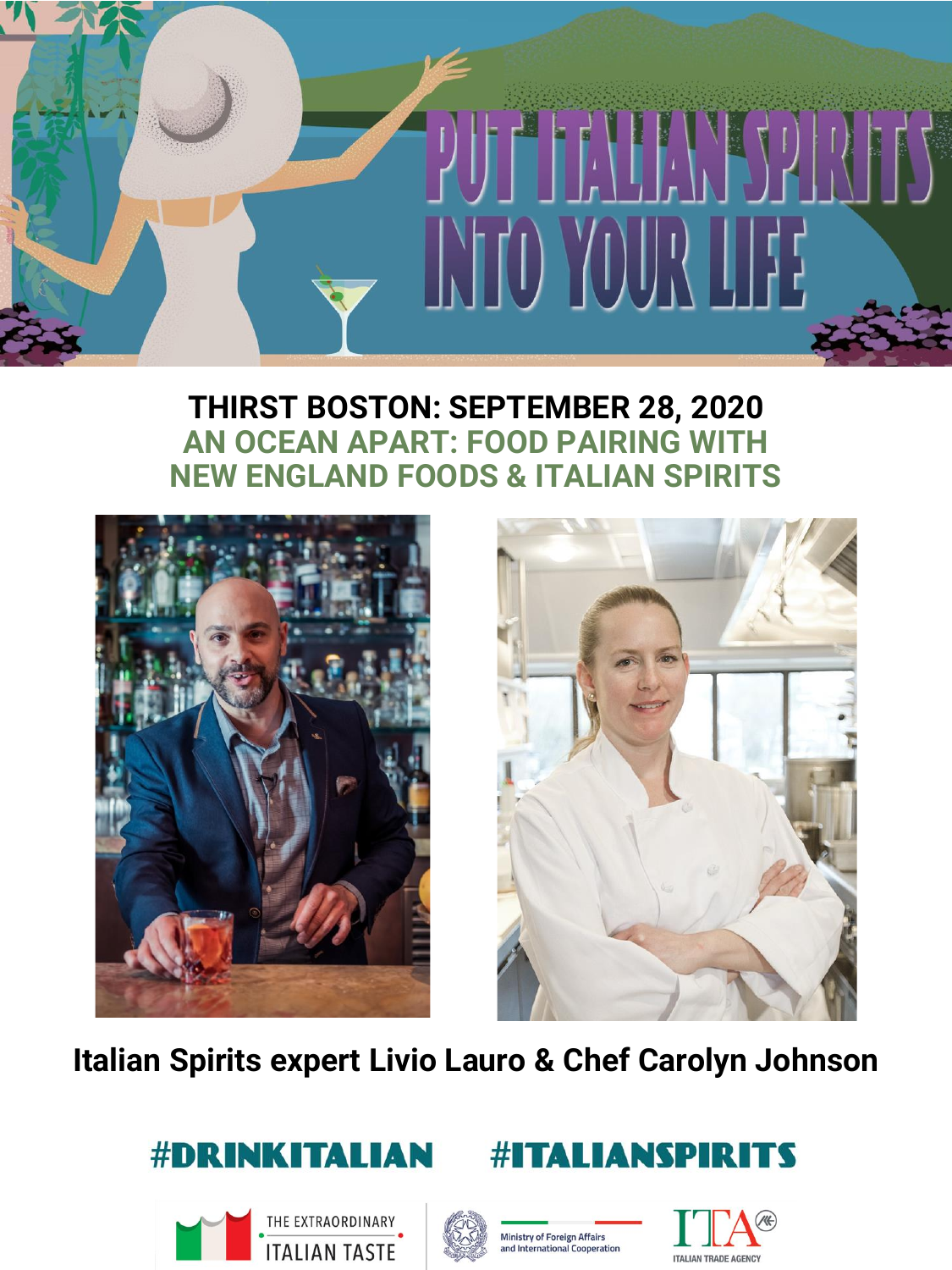

# **Oysters with Pickled Watermelon Rind and Fresh Mint**

# *paired with*

# **3 Aperitivi Drinks**

# **POLINI MY SPRITZ**

Pour *MySpritz* directly over ice with half an orange slice

#### **SELECT SPRITZ**

3 oz. *Select*, 2 oz. Prosecco, 1 oz. *Fever Tree* Soda over ice with half an orange slice

# **NEGRONI**

1 oz. Gin, 1 oz *Luxardo Bitter Rosso*, 1 oz. *Cocchi Vermouth di Torino* with half an orange slice









**ITALIANSPIR** 

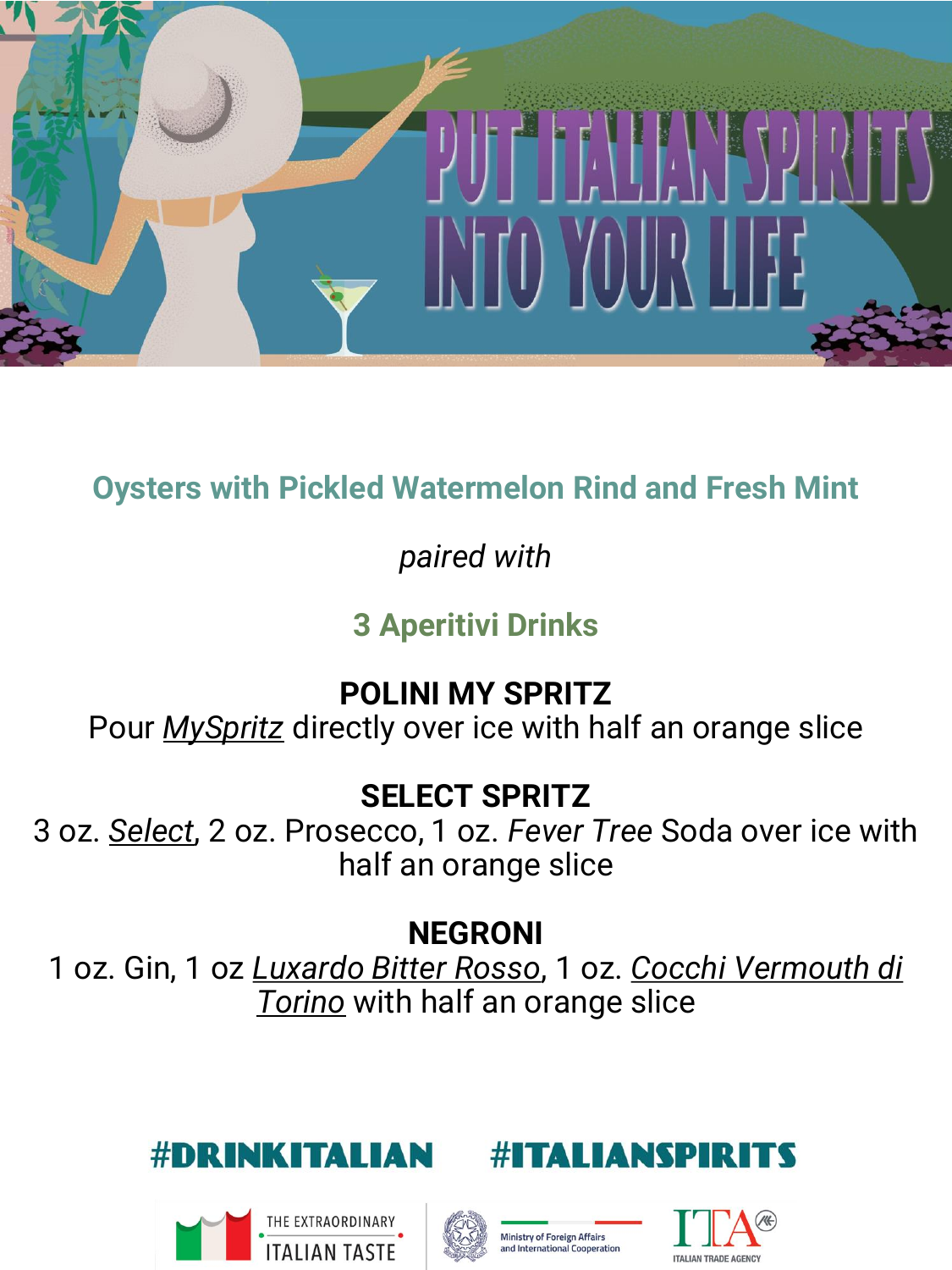

# **Pumpkin Agnolotti with Lobster and Apples**

# *paired with*

# **1 Amaro Drink**

**PIRLO AMARO**

3 oz. Crisp White Wine, 1 oz. of Amaro, 1 oz. *Fever Tree* Soda

Featured Amari: Amaro Lucano Amaro Meletti Amaro Ramazzotti Amaro dell'Erborista Varnelli







#1



**ITALIANSPII** 



R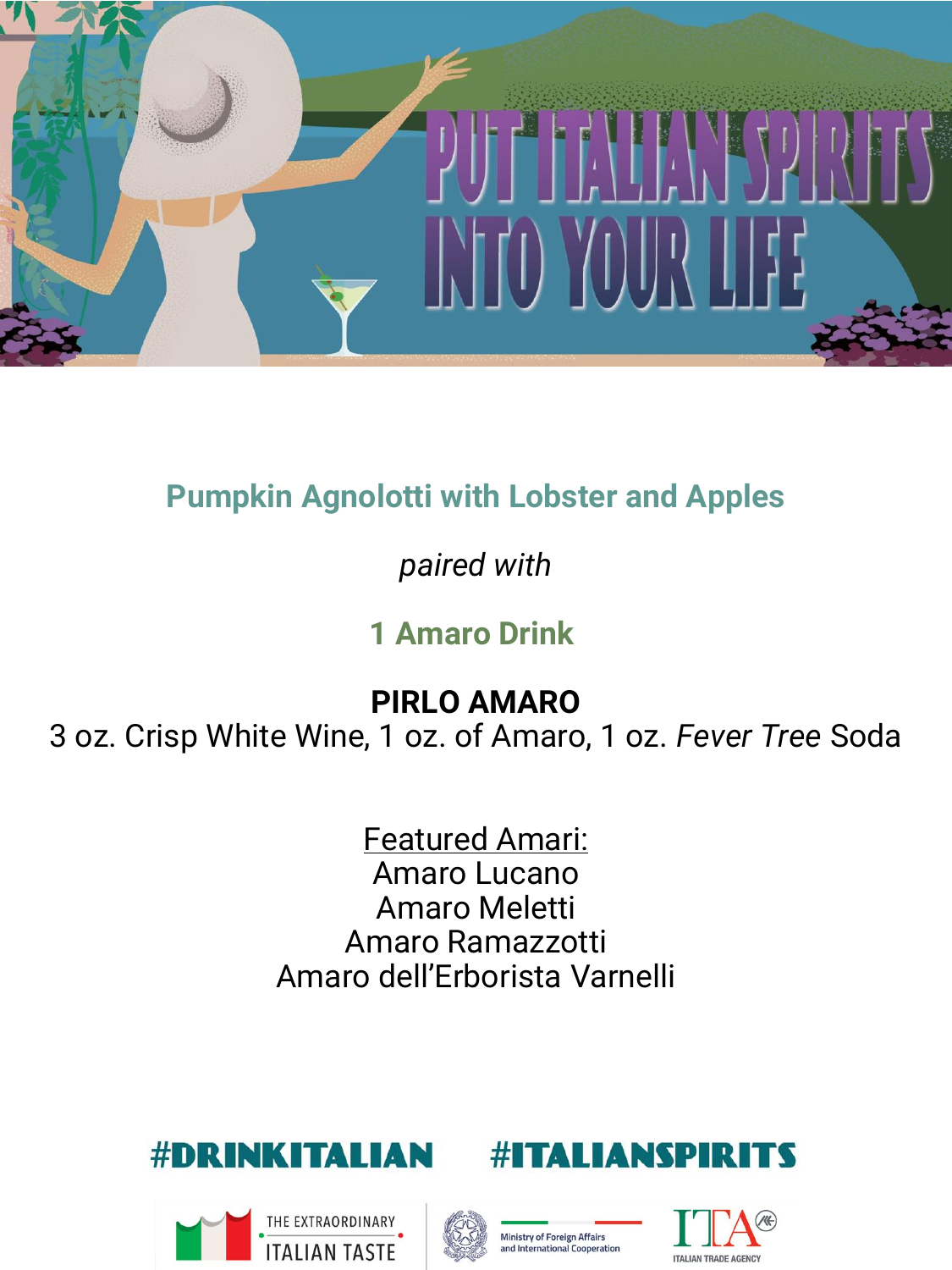

# **Grilled Bass with Squid, Beans & Garden Herbs**

# *paired with*

# **1 Sgroppino Drink, 4 Ways**

# **SGROPPINO AFFOGATO**

1 scoop of Italian Lemon Sorbet drowned with 1.5 oz. Prosecco, 1.5 oz. of Italicus Rosolio

1 scoop of Italian Lemon Sorbet drowned with 1.5 oz. Prosecco, 1.5 oz. of Pallini Limoncello

1 scoop of Italian Lemon Sorbet drowned with 1.5 oz. Prosecco, 1.5 oz. of **Strega Liqueur** 

1 scoop of Italian Lemon Sorbet drowned with 1.5 oz. Prosecco, 1.5 oz. of Toschi Nocello









*TALIANSPIR* 

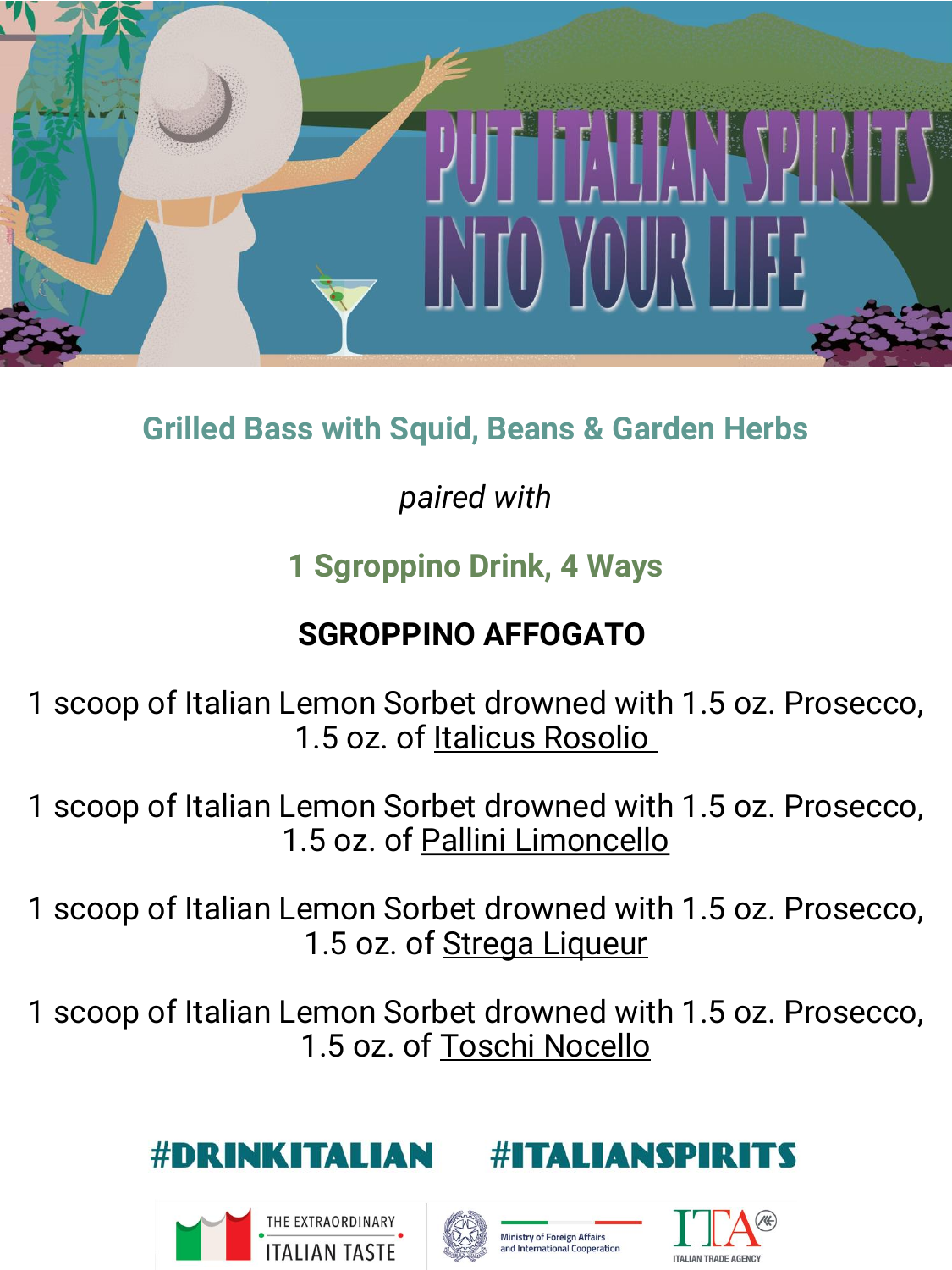

#### **THIRST BOSTON: SEPTEMBER 28, 2020 AN OCEAN APART: FOOD PAIRING WITH NEW ENGLAND FOODS & ITALIAN SPIRITS**

# **FOOD RECIPES & PREPARATION**











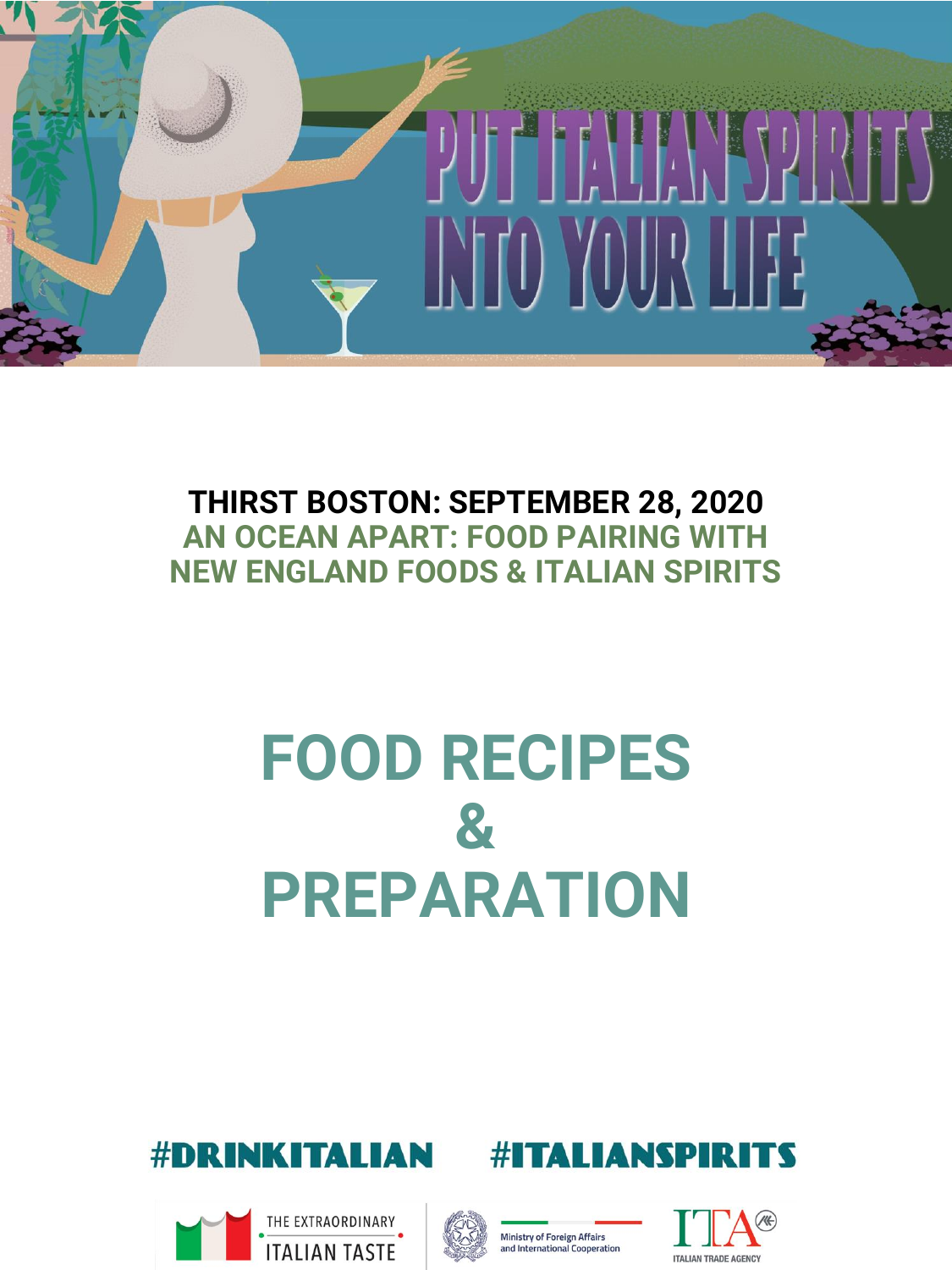# **Oysters with Pickled Watermelon Rind and Fresh Mint**

Serves 4

24 ea local oysters, well scrubbed ¼ watermelon rind pickle, minced 12 leaves fresh mint, thinly sliced Crushed ice for serving

- 1. Open the oysters and nestle into a platter of crushed ice.
- 2. Top each oyster with  $\frac{1}{2}$  teaspoon of watermelon pickle.
- 3. Follow with a sprinkle of mint.
- 4. Eat immediately!

# **Watermelon Rind Pickle**

Rind of one large watermelon

1 sweet onion (such as Vidalia), thinly sliced

½ cup kosher salt

- 1 quart granulated sugar
- 1 quart malt or cider vinegar
- 1 Tablespoon mustard seeds
- 1 Tablespoon coriander seeds
- 1 teaspoon chili flake
- 2 cloves
- 1. Remove and discard all of the hard green shell of the watermelon rind. Place the remaining white rind in a bowl with the onion and salt. Toss well to coat.
- 2. Place the salted rind and onion in a colander to drain in the fridge overnight (or at least 6-8 hours and up to 24).
- 3. Discard any accumulated liquid from the rind and rinse well under running water. Transfer to a large jar or other heat-proof container.
- 4. Put a saucepan on medium heat. Add the cloves, mustard and coriander seeds and toast 1-2 minutes until aromatic.
- 5. Add the rest of the ingredients and 1 pint water to the pan. Bring to a boil and then simmer for 10 minutes.
- 6. Pour the hot liquid over the watermelon rind and agitate to ensure even distribution.
- 7. Let cool to room temperature and then refrigerate. Best when let to pickle for at least 3-4 days, will keep 2-3 months in the fridge.





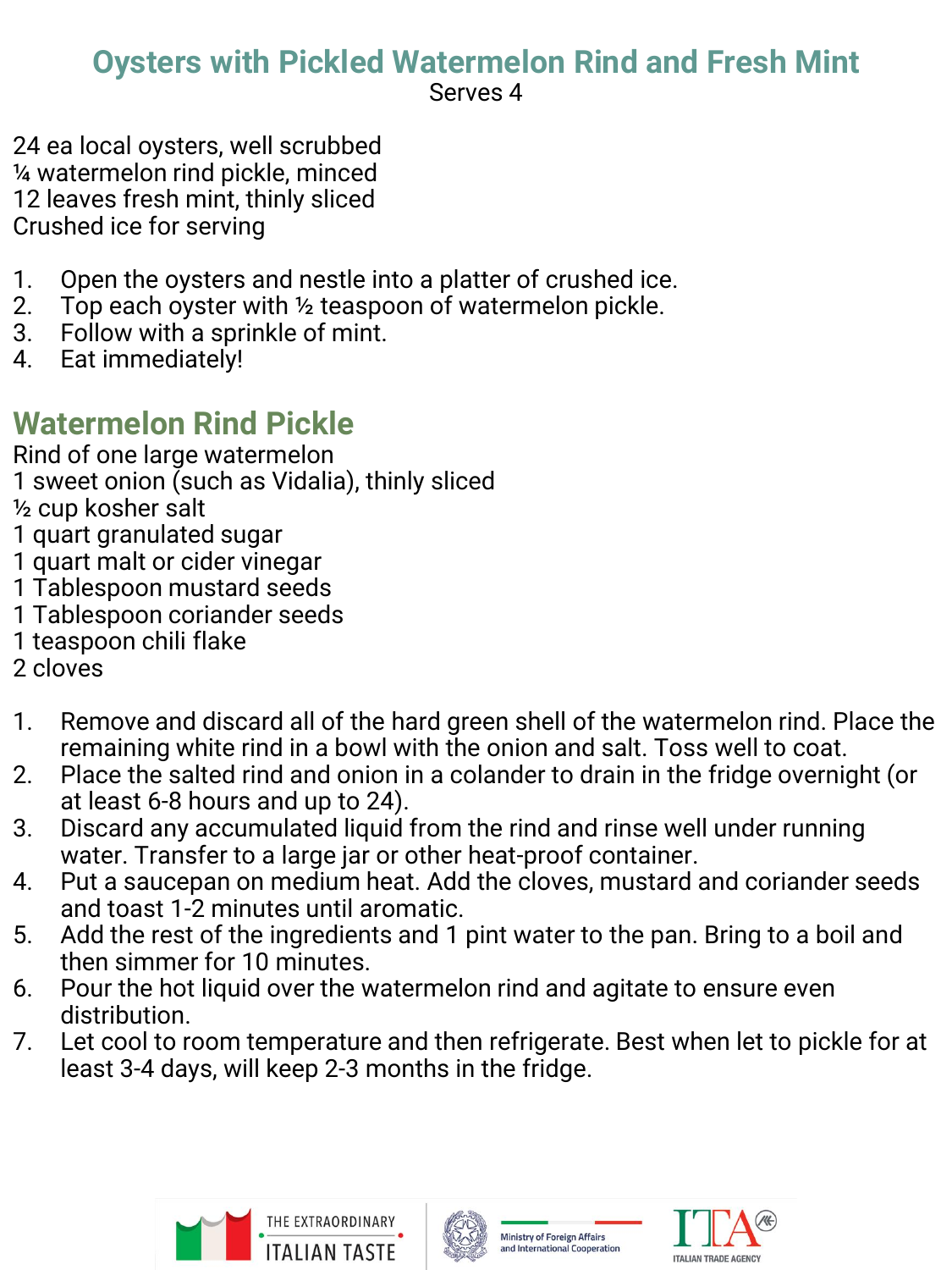#### **Pumpkin Agnolotti with Lobster and Apples** Serves 4

# **Pumpkin Agnolotti**

1 small sugar pumpkin or other winter squash (red kuri or buttercup are nice options)

- 1 cup sliced leeks, well washed
- 1 Tablespoon minced ginger
- 2 Tablespoons butter
- ¼ cup apple cider salt and pepper
- 2 sheets fresh pasta
- 1 egg, beaten
- 1. Wash the pumpkin well, cut in half and remove seeds. Rub the pumpkin all over with butter, season with salt and pepper.
- 2. Place on a sheet pan and roast in a 375F oven for 30 minutes, or until tender and collapsing.
- 3. When cool enough to handle, scoop out the roasted flesh.
- 4. Melt the butter in a small saucepan, add the leeks and ginger; cook until just tender. Add the roasted pumpkin and cider. Season with salt and pepper to taste.
- 5. Cook over low heat until fairly dry.
- 6. Spread into a bowl or pan in a thin layer and let cool completely. Once cold, put the mixture into a piping bag.
- 7. Lay the pasta sheet on a lightly floured surface. Cut in half the long way. Pipe a line of pumpkin filling along the bottom third of the cut piece. Brush egg wash in a line above the filling.
- 8. Fold the bottom of the pasta sheet over the pumpkin and press into the egg wash. Use your fingers to divide the line of filling into small mounds.
- 9. Roll the filled pasta over again, and using a pizza cutter, cut between the mounds - making little pillows of stuffed pasta.
- 10. Spread onto a sheet pan or plate dusted with flour or semolina.

# **Lobster**

2 ea chicken (1#) live lobsters

- 1. Bring a large pot of salted water to a rapid boil.
- 2. Quickly submerge live lobsters.
- 3. Cook for 6 minutes, turn the heat to a simmer if the pot comes back to a boil.
- 4. Plunge the lobsters into ice water.
- 5. When cool, remove from shells, leaving tails and claws intact.







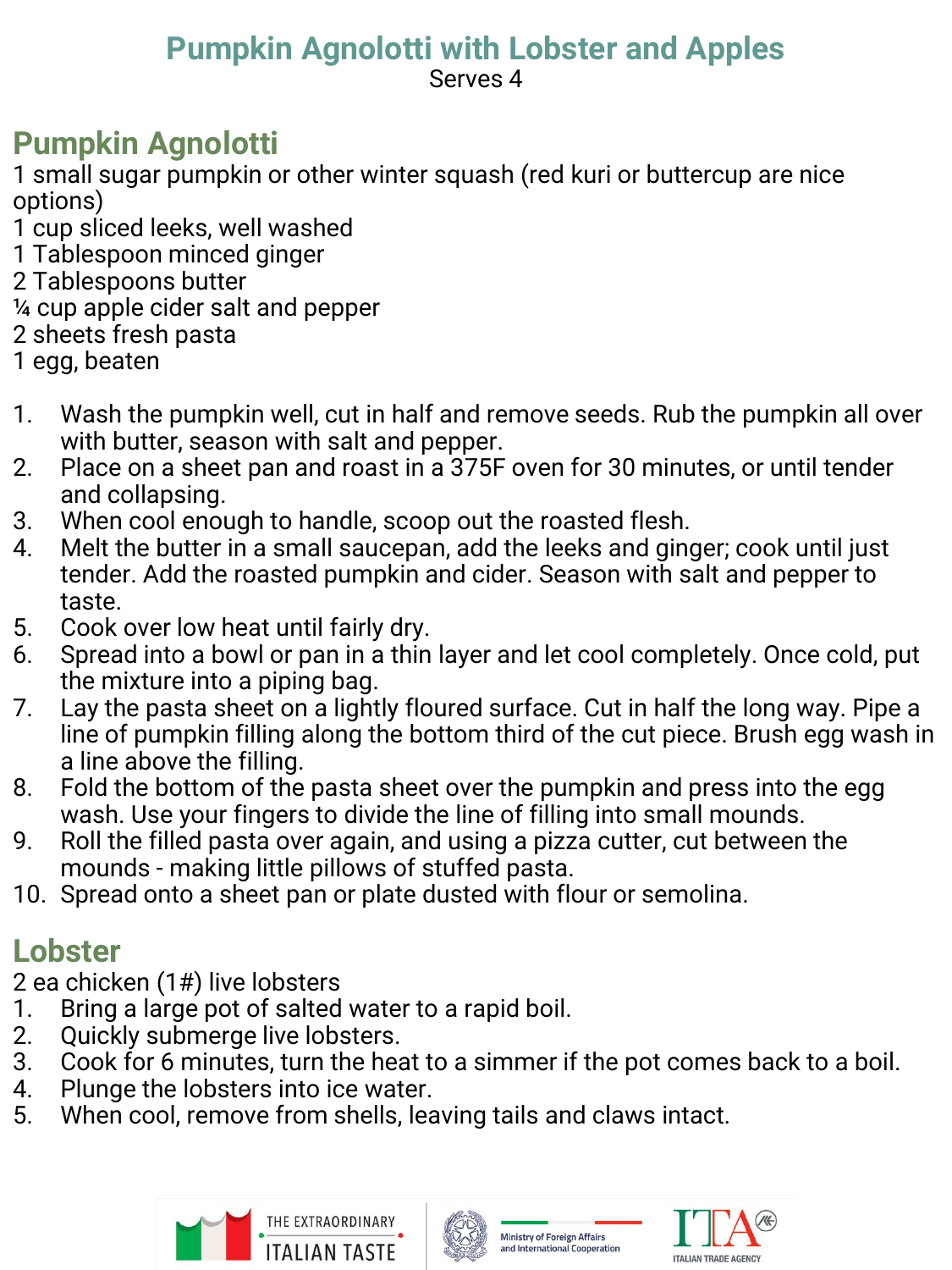# **Pumpkin Agnolotti with Lobster and Apples**

Serves 4

# **Assembly**

- 1 small apple, peeled and diced
- 1 shallot, minced
- 8 sage leaves
- 2 Tablespoons toasted pepitas
- 1 Tablespoon apple cider vinegar
- 1 cup lobster stock
- 3 oz butter
- 20 pieces pumpkin agnolotti
- Meat of 2 lobsters
- 1. Bring a large pot of salted water to a boil.
- 2. Heat the lobster stock in a small saucepan, bring it up to steaming but below simmering. Add the lobster meat and 1 Tablespoon butter. Keep heat low to warm the lobster gently.
- 3. Melt the remaining butter in a saute pan (that is big enough to fit the agnolotti) over med-high heat.
- 4. When the butter stops foaming, add the sage leaves and fry until starting to become translucent. Remove to a paper towel and sprinkle with salt.
- 5. Drop the agnolotti into the boiling water.
- 6. Let the butter turn dark brown, carefully add the shallots, apple and pepitas. Be careful, it will splatter!
- 7. Swirl the pan a few times and season with salt and pepper. Add the vinegar off heat.
- 8. Scoop the cooked agnolotti out of the water and into the brown butter sauce.
- 9. Cook for one minute, swirling the pan to prevent sticking.
- 10. Ladle the lobster and broth into bowls.
- 11. Spoon the agnolotti and butter sauce over the lobster.
- 12. Top with the fried sage leaves.





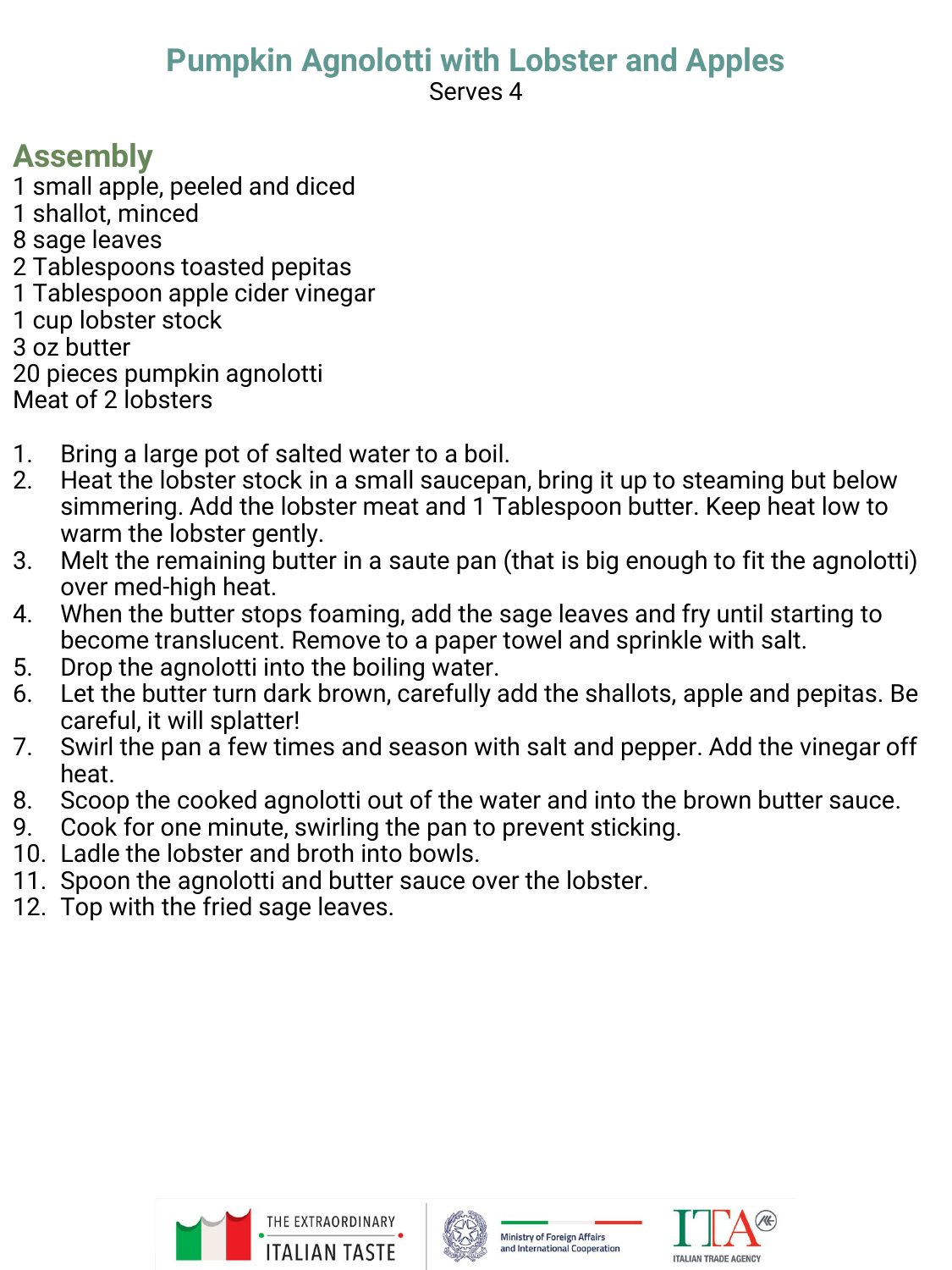# **Grilled Bass with Squid, Beans & Garden Herbs**

Serves 4

#### **Marinated Squid**

1 fresh squid, cleaned, tubes and tentacles

- 1 pint cherry tomatoes
- 2 cloves garlic, minced or microplaned
- ¼ teaspoon chili flake

zest of 1 orange, microplaned

- 1 teaspoon fennel seeds, toasted and crushed
- 1 teaspoon coriander seeds, toasted and crushed
- 2 Tablespoons olive oil
- 1. Inspect the squid thoroughly to check for mantles and beaks, remove if necessary.
- 2. Slice the cherry tomatoes in half.
- 3. Combine the rest of the ingredients, separate into two bowls.
- 4. Add the squid to one bowl and mix to evenly coat. Let sit (in the fridge!) for 2-8 hours to marinate.
- 5. Add the tomatoes into the second bowl, toss well and season with sea salt. Spread onto a sheet pan and roast at 250F for 45 minutes, or until soft and shriveled and starting to caramelize.
- 6. Light your grill, start a fire in your grill or turn a grill pan to med-high heat.
- 7. Season the squid with salt and pepper. Grill quickly over medium-high heat. Be careful to avoid flare-ups. Turn when you start to see a nice char developing. The squid is done when it turns opaque. Be careful to not overcook.
- 8. Slice the tubes into rings and combine the grilled squid with the roasted cherry tomatoes.

#### **Beans**

1 cup fresh shell beans (or sub dried cranberry/borlotti beans, soaked overnight in cold water)

½ cup fennel, diced

½ cup leeks, diced and well washed

3 cups vegetable or fish stock

1 bay leaf

2 Tablespoons olive oil





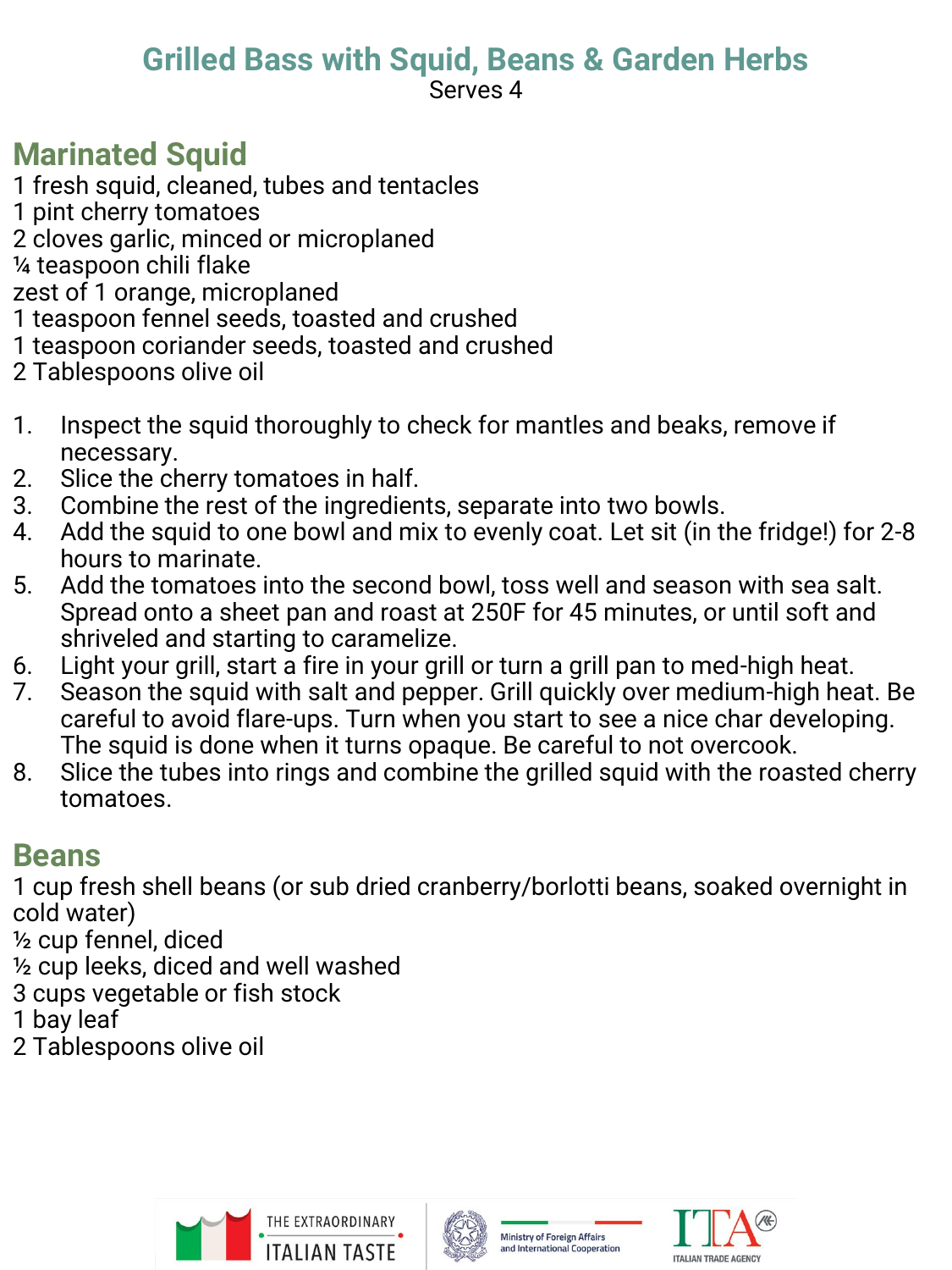#### **Grilled Bass with Squid, Beans & Garden Herbs** Serves 4

- 1. Heat the olive oil in a saute pan over medium heat.
- 2. Add the fennel and leeks. Cook for 3-4 minutes, the veggies will just be starting to get a translucent edge.
- 3. Add the drained beans and bay leaf. Stir to evenly coat.
- 4. Add the stock, the beans should be covered by at least half an inch of liquid.
- 5. Once the beans come to a boil, turn down to a low simmer. Stir occasionally, add more stock if they seem to be getting dry.
- 6. Fresh beans will take approximately half an hour to cook, dried beans will take longer. Once they appear to be plump start tasting to test for doneness - they should be soft and tender.
- 7. When the beans are tender, add salt to taste and set aside to cool.

# **Roasted Chili Aioli**

¼ pound fresh assorted hot peppers

- 2 egg yolks
- 1 Tablespoon dijon mustard
- 1 Tablespoon vinegar
- 1 teaspoon paprika
- 1 large clove garlic, microplaned
- 1 Tablespoon kosher salt
- ½ cup vegetable oil
- ½ cup EVOO
- 1. Wash the chilis well and char them on a grill, over a stove burner or under the broiler; until turning black and the skin is blistered.
- 2. Place in a bowl and cover tightly with plastic wrap. Leave until completely cool.
- 3. Remove the stems and skin from the peppers. Leave the seeds if you want your aioli to be very spicy, remove some or all for a more mild sauce. Roughly chop the peppers.
- 4. Place yolks, mustard, chopped peppers, garlic, paprika, vinegar and salt in the bowl of a food processor. Puree until smooth.
- 5. Slowly add the vegetable oil to make an emulsion. Add a bit of ice water if mixture is very thick.
- 6. Pour in the EVOO with machine still running. Process until all oil is emulsified, the result should look thick and creamy.